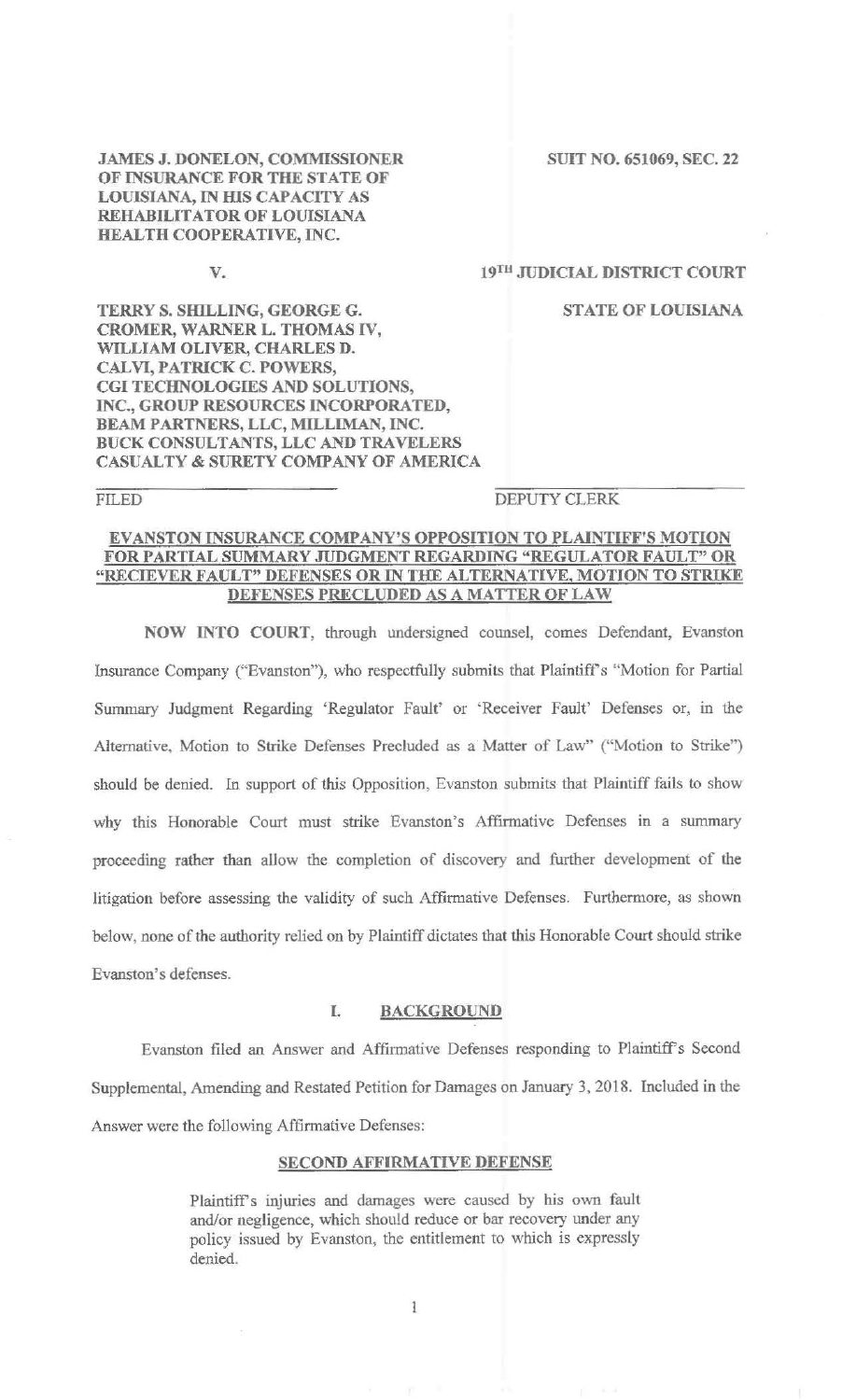#### THIRD AFFIRMATNE DEFENSE

Plaintiff's injuries and damages were caused by the fault and/or negligence of a third party for whom Evanston is not responsible, and that fault and/or negligence should reduce or bar recovery under any policy issued by Evanston, the entitlement to which is expressly denied.

#### FOURTH AFFIRMATIVE DEFENSE

Plaintiff's claims are barred, in whole or in part, by the doctrine of intervening and/or superseding cause.

### TWENTIETH AFFIRMATIVE DEFENSE

The claims against Evanston are barred, in whole or in part, and/or should be proportionately reduced to the extent plaintiff and/or any other party failed to mitigate, minimize, and/or reduce damages and to the extent to any of the damages claimed by plaintiff are or were pre-existing.

### FORTY-EIGHTH AFFIRMATIVE DEFENSE

Evanston adopts and incorporates any defenses that have been or may be asserted by any of the D&O Defendants that have been or may be asserted as if fully set forth herein.

#### FORTY-NINTH AFFIRMATIVE DEFENSE

Evanston adopts and incorporates any defenses that have been or may be asserted by any of the Insurer Defendants that have been or may be asserted as if fully set forth herein.

## FIFTY-FIRST AFFIRMATIVE DEFENSE

Evanston pleads and incorporates herein by reference, as though copied *in extenso,* any and all defenses, affirmative or otherwise, pied by any other defendant in this matter that are not inconsistent with Evanston's position and/or affirmative defenses as described in this pleading.

Plaintiff now seeks to strike these Affirmative Defenses based on the assertion that the

Insurance Commissioner should not be allocated fault and/or be held liable in connection with this matter. For the reasons described herein, Plaintiff's allegations must fail and the motion should be denied as a matter of law.

## II. RESPONSE TO PLAINTIFF'S STATEMENT OF UNDISPUTED MATERIAL FACTS

Plaintiff's Statement of Undisputed Material Facts is a recitation of certain Affirmative Defenses asserted by the various Defendants, including Evanston. Evanston does not dispute these facts to the extent that they correctly state the Affirmative Defenses as identified and listed.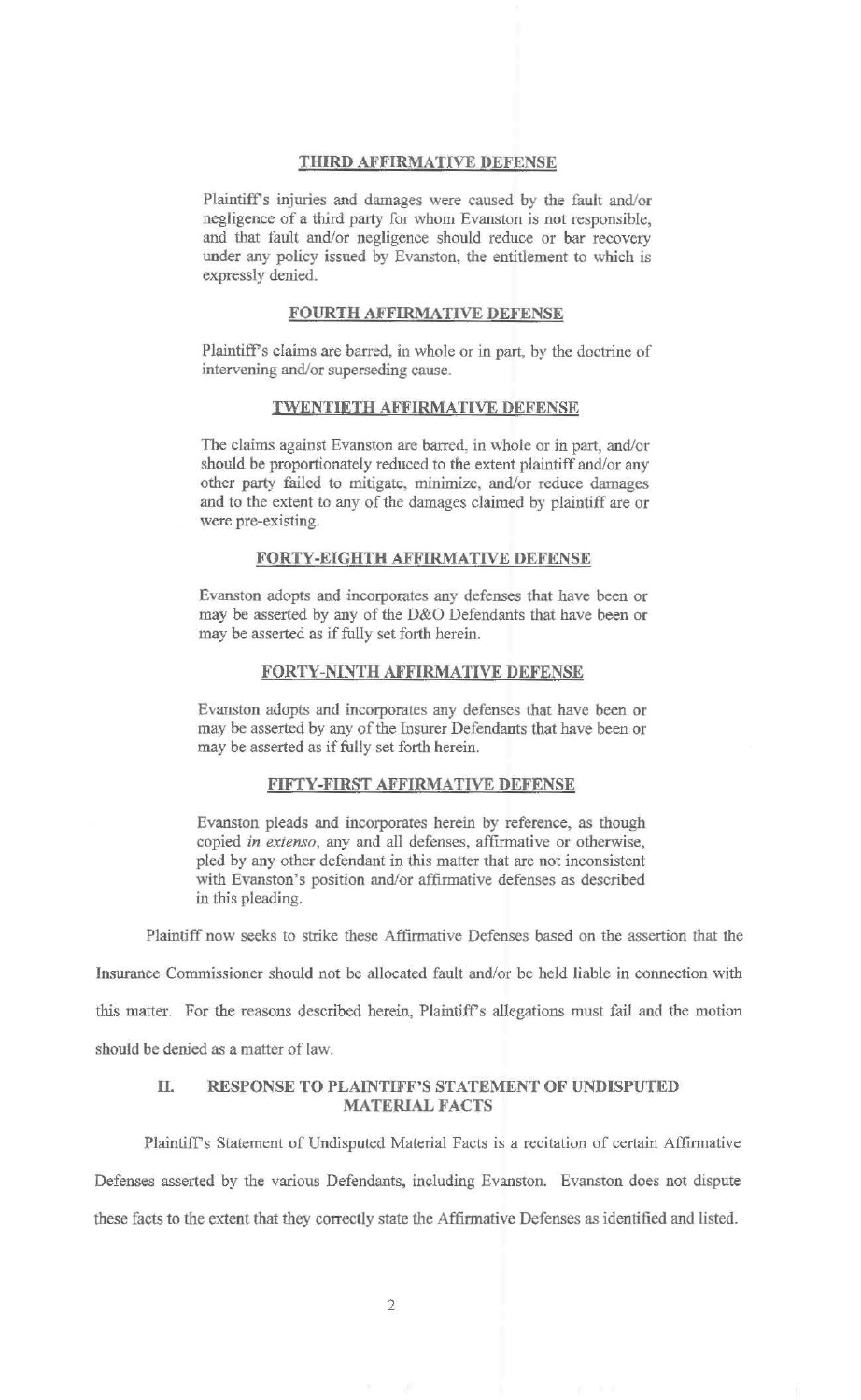## III. LAW AND ARGUMENT

Plaintiff fails to provide any support under Louisiana law that requires this Honorable Court to grant his motion. Plaintiff *fust* cites *Foster v. Monsour Med. Found.,* 667 A.2d 18 (Pa. Commw. 1995), a Pennsylvania state court opinion, to support the proposition that Evanston's Affirmative Defenses should be stricken.<sup>1</sup> As a Pennsylvania case, this authority has no binding effect on this Honorable Court and should not dictate a result in this instance. 2 *FIA Card Servs., NA. v. Weaver,* 10-1372 (La. 3/15/11); 62 So. 3d 709, 714. The same is true for the various citations from other non-binding jurisdictions.<sup>3</sup> None of these cases cited by Plaintiff provide support for Plaintiff's assertions and therefore Plaintiff's motion should be denied.

Plaintiff next relies on *Wooley v. Lucksinger,* 09-0571 (La. 4/1/11); 61 So. 3d 507.4 This Louisiana Supreme Court case applies Texas law rather than Louisiana law to determine whether the lower court acted properly in excluding certain defenses from jury instructions at trial. The question presented to the court was whether the trial judge had abused discretion under Texas law in its submission of jury charges. *Id* at 605. The court held that the trial court had not erred in failing to include an Affirmative Defense as to regulator fault. *Id.* at 606. The court found that it was within the trial court's discretion not to do so and referenced the Texas statutory law in support of this decision. *Id* 

This interpretation of Texas statutory and procedural law by the Louisiana Supreme Court does not support Plaintiff's position that Evanston's Affirmative Defenses should be stricken in this summary fashion at such an early state in the litigation. The *Wooley* case is distinguishable from the instant situation. That is because the *Wooley* court applies Texas law rather than Louisiana law. Moreover, the court does not hold that a Defendant's Affinnative Defense should be stricken prior to discovery and prior to trial on the merits. The *Wooley* case merely holds that the trial judge had discretion to omit certain Affirmative Defenses from jury charges. Indeed, the case exemplifies the fact that the Affirmative Defenses in the underlying litigation were preserved until the trial. Like the *Wooley* case, here, Evanston's Affirmative Defenses should be preserved and could be handled by this Honorable Court prior to or at trial. Based on this, Plaintiff's motion should be denied.

<sup>&</sup>lt;sup>1</sup> See Plaintiff's Motion to Strike at p.11.

*z Id.* 

<sup>3</sup>*Id.* at p. 12. 4 *See* Plaintiff's Motion to Strike at p. 13.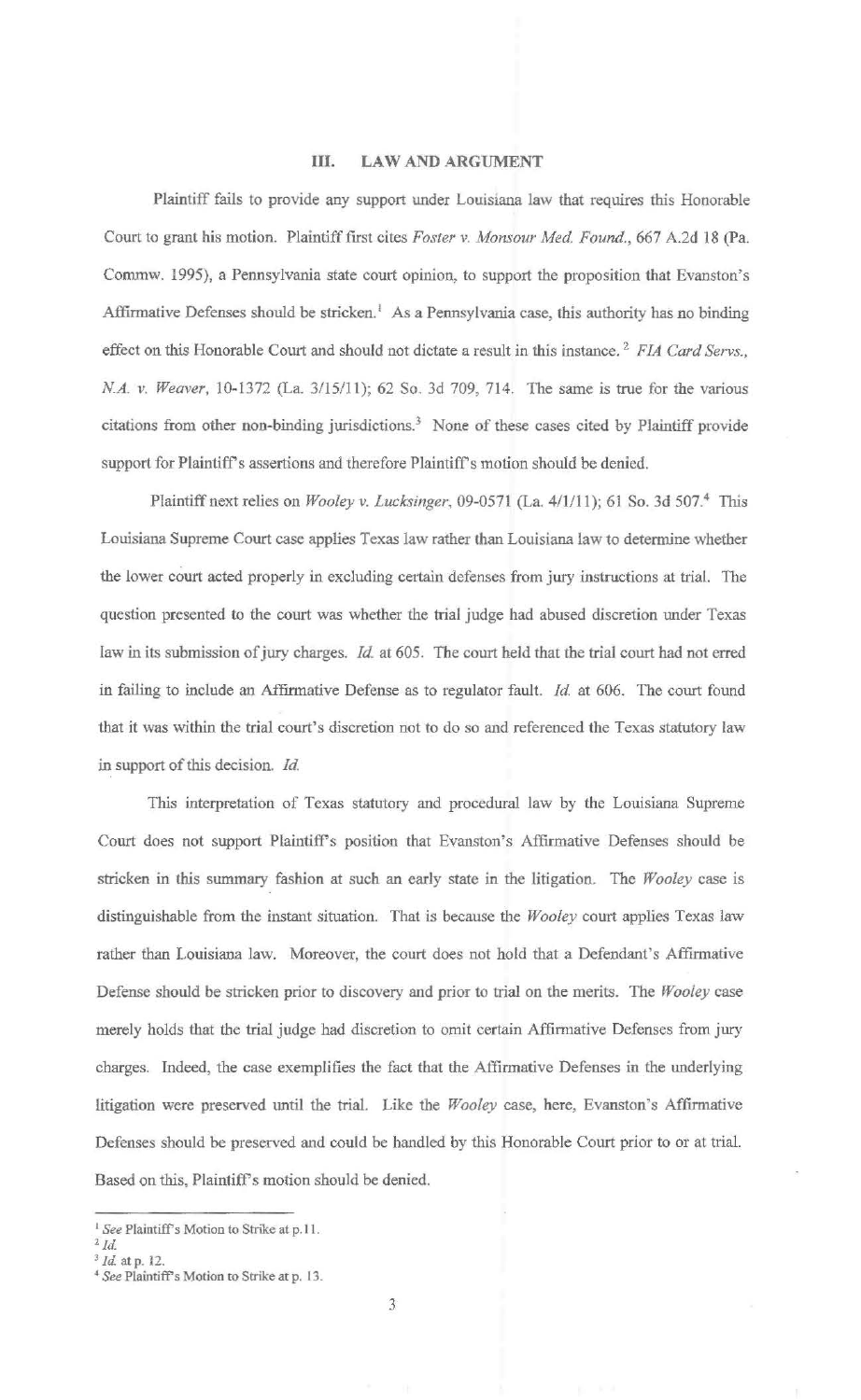Plaintiff also alleges that his position is supported by so-called "hornbook" law in 44 C.J.S. Insurance  $\S 252$  (2020).<sup>5</sup> The source cited by Plaintiff, however, does not include Louisiana law, but rather is a block quote from a general article omitting footnotes. Looking to the actual article cited, each of the statements in the block quote is supported by various citations to cases from the 7th circuit,<sup>6</sup> from New York,<sup>7</sup> from Pennsylvania,  $\delta$  and from Ohio.<sup>9</sup> Again, this article provides no binding authority to support Plaintiff's position. Moreover, it does not provide support for the position that it is proper procedurally to strike Affirmative Defenses during the early stages of litigation. Therefore, Plaintiff's motion should be denied.

Additionally, Plaintiff's reliance on Louisiana statutes related to the Insurance Commissioner's liability does not support Plaintiff's assertion that the proper procedural way to address these Affirmative Defenses is through a motion to strike or motion for partial summary judgment when discovery is ongoing and when these issues could be addressed at trial. Indeed, Plaintiff does not provide this Honorable Court with any support for that position. Plaintiff cites to La. Rev. Stat. 22:2043.l(B) and La. Rev. Stat. 22:2043.l(C) to support his position that Evanston's Affirmative Defenses must be stricken. However, these statutory provisions do not support that argument. La. Rev. Stat. 22:2043.l(B) provides that "[n]o action or inaction by the insurance regulatory authorities may be asserted as a defense to a claim by the receiver." In other words, the statute applies only to the actions or inactions of the Insurance Commissioner as regulator, not the Insurance Commissioner as receiver. This statute does not dictate that defenses may not be asserted against the receiver. Moreover, the fact that these statutes may limit the liability of the Insurance Commissioner in certain circumstances does not mean that there can be no allocation of fault attributed to the Insurance Commissioner. Plaintiff appears to conflate the concepts of liability and fault in a way that mischaracterizes the impact of these statutes under Louisiana law. These provisions do not support the argument that Evanston's Affirmative Defenses must be stricken at this stage of litigation. Based on this, Plaintiff has not met his burden of proof and Plaintiff's motion should be denied as a matter of law.

Finally, while it is Evanston's position that Plaintiff's motion should be denied and the

<sup>&</sup>lt;sup>5</sup> See id.<br><sup>6</sup> Keehn v. Excess Ins. Co. of America, 129 F.2d 503 (C.C.A. 7<sup>th</sup> Cir. 1942).

<sup>&</sup>lt;sup>7</sup> Corocan v. National Union Fire Ins. Co. of Pittsburgh, Pa., 143 A.D.2d 309, 532 N.Y.S.2d 376 (1<sup>st</sup> Dep't 1988).<br><sup>8</sup> Koken v. One Beacon Ins. Co., 911 A.2d 1021, 39 A.L.R. 6<sup>th</sup> 717 (Pa. Commw. Ct. 2006).

<sup>9</sup>*Benjamin v. Ernst* & *Young, L.L.P.,* 167 Ohio App. 3d 350, 2006-0hio-2739, *855 N.E2d* 128 (10th Dist Franklin County 2006).